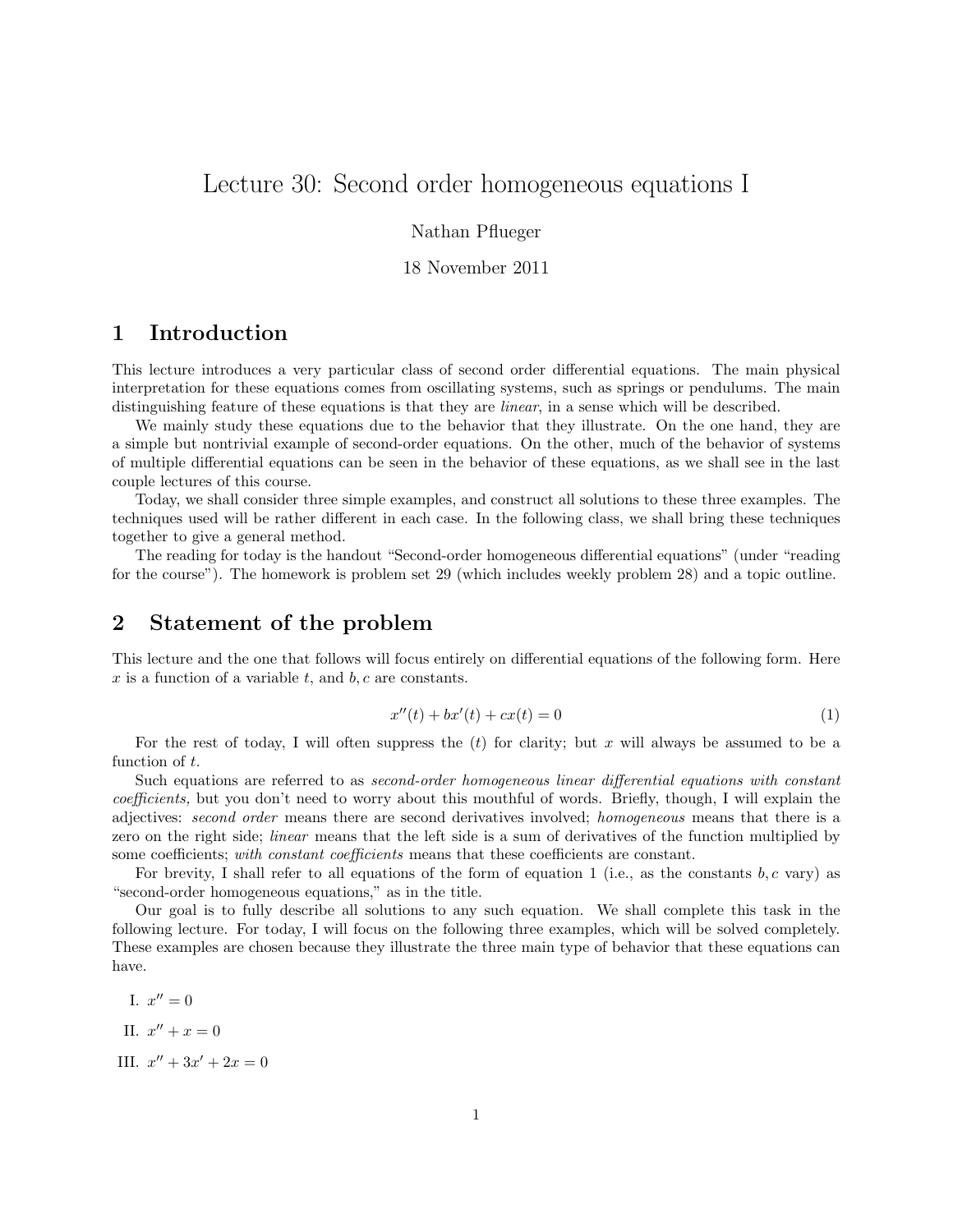First I will state the general sort of form that the solutions to these equations will have, and then the solutions will be presented one by one.

#### 3 Initial value problems and general solutions

Recall that an initial value problem for a second-order differential equation contains three data: a differential equation, an initial position (e.g.  $x(0)$ ) and an initial velocity (e.g.  $x'(0)$ ). The basic fact is that every initial value problem has a unique solution.

Given this fact, we have a way to tell when we have found all possible solutions to a differential equation: if we can find a family of solutions that can solve every possible initial value problem, then this family includes all possible solutions of the differential equation. Such a family is called a *general solution*<sup>1</sup> for a differential equation. We shall see three examples today, by finding the general solutions for equations I, II, and III.

There is another very helpful feature of all second-order homogeneous equations (common to all so-called linear differential equations), which makes it much easier to find the general solution.

Fact. Suppose that  $x(t) = f(t)$  and  $x(t) = g(t)$  are two nonzero solutions of  $x'' + bx' + cx = 0$  (for some particular values of b and c). These solutions are called *independent* if neither is a constant multiple of the other. If these two solutions are independent, then the general solution of the differential equation is  $C_1f(t) + C_2g(t)$ , where  $C_1, C_2$  are arbitrary constants.

There are two things at work in this fact: first, the sum of two solutions is another solutions, and second, any constant multiple of a solution is another solution. It is these two things which explain why these differential equations are called *linear*. Because of them, it is always true that  $C_1f(t) + C_2g(t)$  is a solution, for any  $C_1, C_2$ . The fact that f and g are independent simply guarantee that, by varying  $C_1$  and  $C_2$ , and initial value problem can be solved.

Using this fact, we can now described the general solutions to equations I, II, and III.

#### 4 General solution of I

Equation I is intended as a warm-up. Indeed, it can be solved without any special techniques, simply by integration.

$$
x''(t) = 0
$$
  
\n
$$
x'(t) = \int 0 dt
$$
  
\n
$$
= C_1
$$
  
\n
$$
x(t) = \int x'(t) dt
$$
  
\n
$$
= \int C_1 dt
$$
  
\n
$$
= C_1 t + C_2
$$

<sup>&</sup>lt;sup>1</sup>N.B. a "general solution," despite the name, is not a single solution, but rather a *family* of solutions.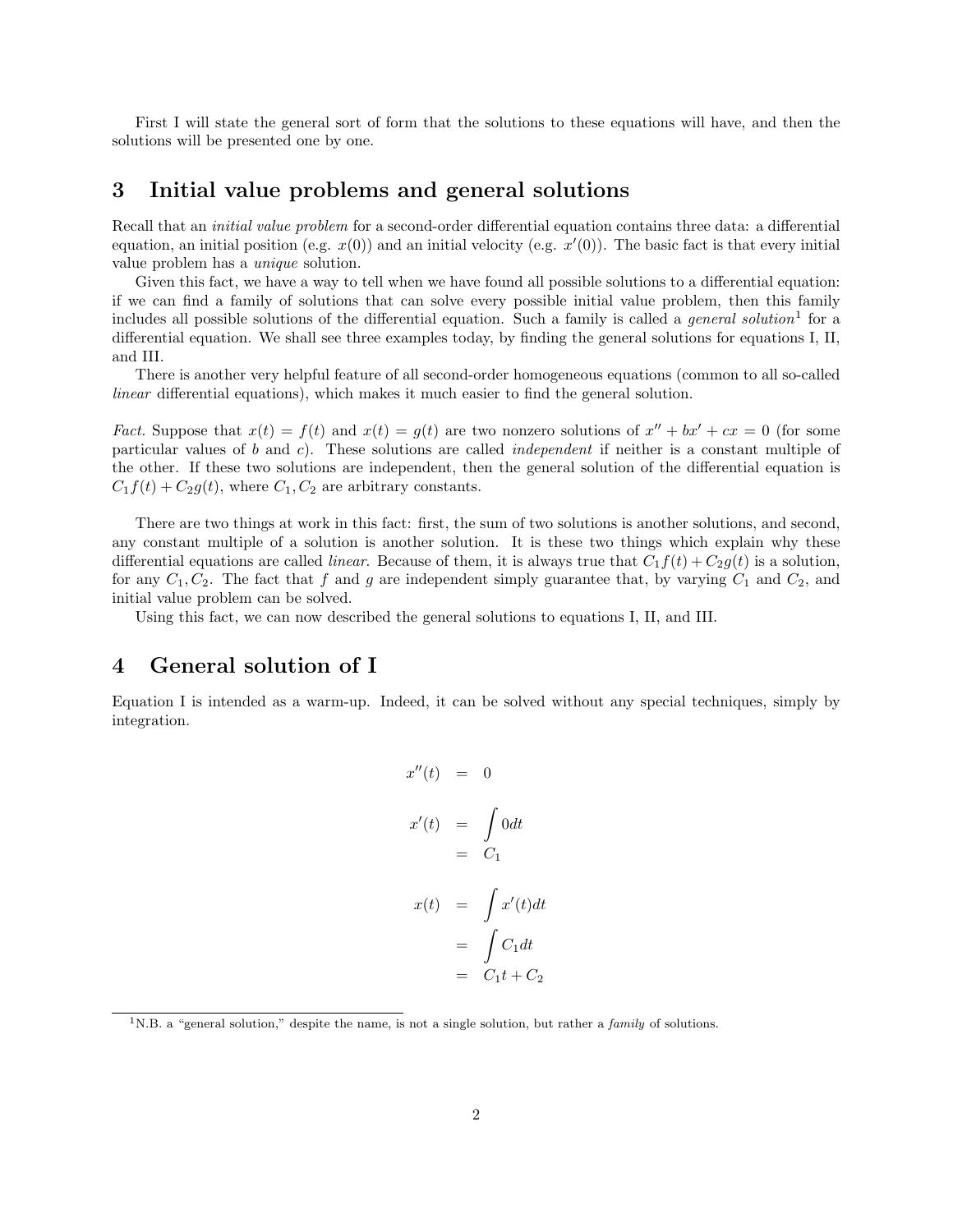In terms of the fact from the previous section:  $x(t) = t$  and  $x(t) = 1$  are two *independent* solutions of equation I. Therefore, the general solution simply consists of linear combinations of these two solutions:  $C_1t + C_2$ . Indeed, this can solve any initial value problem, as the following example illustrates.

*Example* 4.1. Solve the equation  $x'' = 0$  subject to the initial conditions  $x(0) = 3, x'(0) = -1$ . To do this, simple note that if  $x(t) = C_1 t + C_2$ , then  $x(0) = C_2$  and  $x'(0) = C_1$ . So we must take

 $C_1 = -1, C_2 = 3$ . The desired solution is  $x(t) = -t + 3$ .

#### 5 Ideal springs and the general solution of II

Now consider equation II.

$$
x''(t) + x(t) = 0
$$

Alternatively, this could be written  $x'' = -x$ . In words: the acceleration is proportional to the position, but in the opposite direction. In fact, this equation is a good model for the motion of a weight attached to a spring (at least on short time scales, before friction has taken its toll). It is also a good model for the motion of a pendulum<sup>2</sup>. The reason that this models this type of motion is that the further a spring is stretched, the harder is pulls back in the opposite direction (and similarly when it is compressed, it pushes back proportionally to how far it is compressed). This relationship is called Hooke's law. In Newtonian mechanics, the force applied to an object is proportional to its acceleration, thus we obtain the equation  $x'' = -kx$ , where k is some positive constant.

How could we solve equation II? One option is to try to guess the solution. If you imagine how a weight on a spring will move, you will conclude that it will oscillate back and forth, so a good guess is  $x(t) = \sin x$ or  $x(t) = \cos x$ . In fact, both of these are solutions, and the are independent. Therefore the general solution is easy to write down, simply from this guesswork.

$$
x(t) = C_1 \sin x + C_2 \cos x
$$

Here,  $C_1, C_2$  are two arbitrary constants. Observe that for this solution of the differential equation,  $x(0) = C_2$  and  $x'(0) = C_1$ . So clearly any initial value problem can be solved by some solution of this form; this is indeed the general solution.

Observation 5.1. This discussion has an interesting consequence: any solution of equation II should look like an oscillating function, i.e. a sine wave. Thus linear combinations of sin x and cos x, such as  $x(t)$  =  $\sin x + \cos x$ , must in fact be sinusoidal functions. This can also be seen, with somewhat more difficult, using trigonometric identities. For example,  $\sin x + \cos x = \sqrt{2}\sin(x + \frac{\pi}{4})$ .

In fact, this same type of guesswork will furnish solutions to equations like II, with different constants.

Example 5.2. Find the solution to  $x''(t) + 4x(t) = 0$  such that  $x(0) = -1$  and  $x'(0) = 1$ .

We expect the solution to be a sine wave of some kind. However,  $\sin x$  is not a solution, However, we can get a solution by introducing a scale factor. Notice that if  $x(t) = \sin(2x)$ , then  $x'(t) = 2\cos(2x)$  and  $x''(t) = -4\sin(2x)$ , which is  $-4x(t)$ . Hence  $\sin(2x)$  is a solution to this differential equation. By similar reasoning, so is  $cos(2x)$ . So the general equation is  $x(t) = C_1 sin(2x) + C_2 cos(2x)$ . For such a solution,  $x(0) = C_2$  and  $x'(0) = 2C_1$ . Hence we can take  $C_1 = \frac{1}{2}$  and  $C_2 = -1$ . The desired solution is therefore  $x(t) = \frac{1}{2}\sin(2x) - \cos(2x).$ 

From this example, you should be able to imagine how to solve other very similar equations, such as  $x'' + 16x = 0.$ 

<sup>&</sup>lt;sup>2</sup>Actually, a slightly better model for a pendulum is  $x'' = -\sin x$ , but since  $\sin x \approx x$  for small value of x (by linear approximation), the given equation works well for a pendulum that is not displaced too far.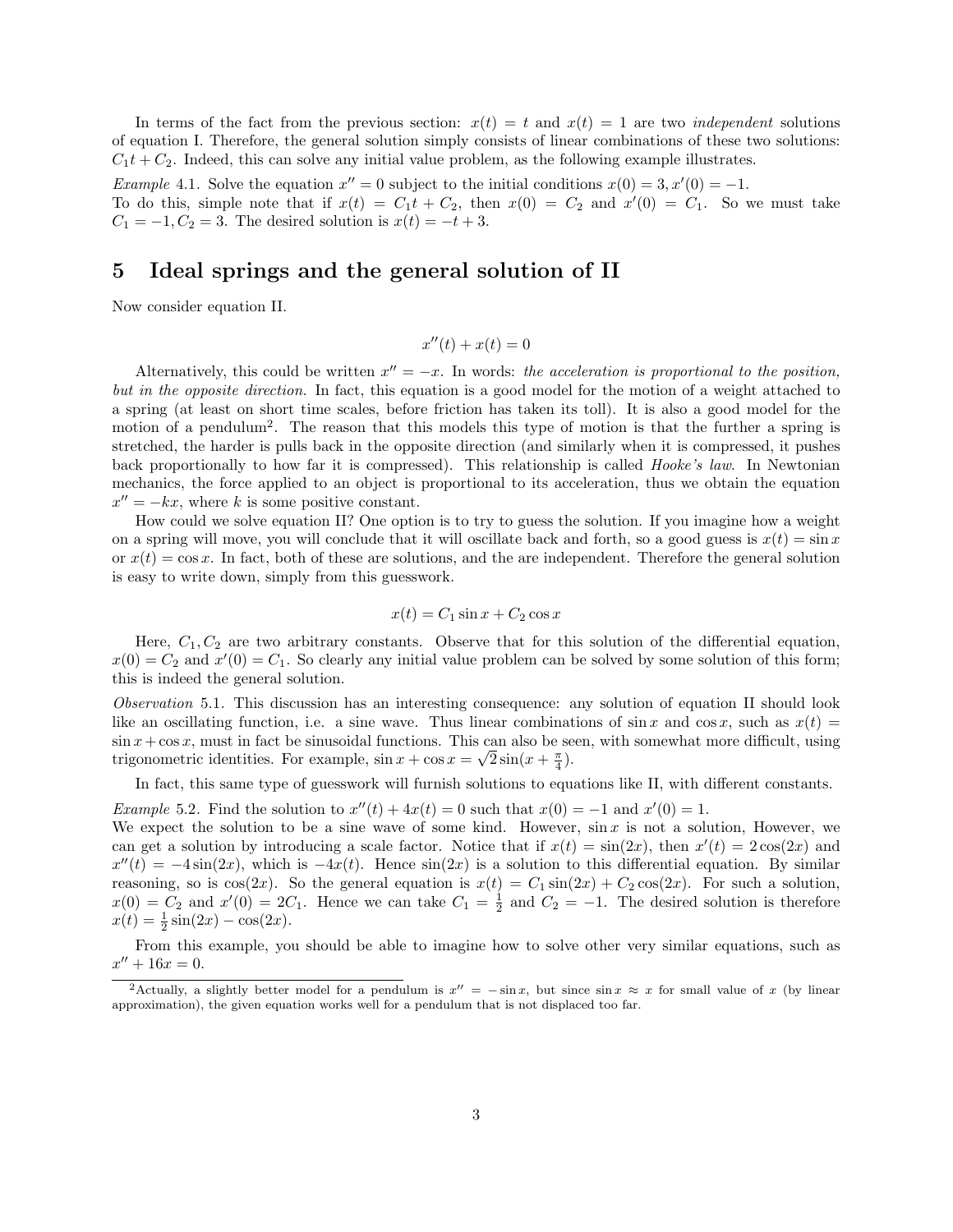#### 6 Damped springs and the general solution of III

Now consider equation III.

$$
x''(t) + 3x'(t) + 2x(t) = 0
$$

Alternatively, this could be written as  $x''(t) = -2x(t) - 3x'(t)$ . Thinking physically, this means that an object has a force acting on it that is proportional to its position (in the opposite direction), and another force that is proportional to the velocity (in the opposite direction from the velocity). In fact, this is a fairly good model for what is called a damped spring, i.e. a spring that is being impeded by various sorts of friction (perhaps because the mass is moving through a viscous fluid, for example). The term  $3x'(t)$  in this equation is called the damping term for this reason.

How might we expect the solutions to such an equation to look? One guess is that they will still oscillate, but that the waves will get smaller and smaller in magnitude as time goes on and energy is dissipated. This is what you would see if you run a pendulum clock for a long time, for example. We shall see next time that this is the behavior that is seen in many cases.

As it happens, though, other behavior is possible as well. In this case, the damping term is rather large. A spring that is this heavily damped could be imagined to be immersed in molasses, for example. In this situation, you can imagine that perhaps the mass will simply be slowly pulled back to equilibrium, slowing as it reaches it. Such a situation is called an over-damped spring.

It turns out that equation III models an over-damped spring, and we can solve it with a little guesswork. Perhaps there is a solution to this equation that looks like exponential decay. So we could guess that  $x(t) = e^{-rt}$  is a solution for some value r. To decide which value of r to use, just plug this function into the equation.

$$
x(t) = e^{-rt}
$$
  
\n
$$
x'(t) = -re^{-rt}
$$
  
\n
$$
x''(t) = r^2e^{-rt}
$$
  
\n
$$
x''(t) + 3x'(t) + 2x(t) = (r^2 - 3r + 2)e^{-rt}
$$

Therefore, we should choose a value of r such that  $r^2 - 3r + 2 = 0$ . Fortunately, we know how to find such r: factor the equation to obtain  $r^2 - 3r + 2 = (r - 1)(r - 2)$ ; the possible values of r are 1 an 2. So in fact we obtain not one but two possible solutions to equation III this way:  $e^{-t}$  and  $e^{-2t}$ . So the general solution is the following.

$$
x(t) = C_1 e^{-t} + C_2 e^{-2t}
$$

Notice that all such solutions decay to  $0$  as t goes to infinity. How quickly they decay will depend on the initial conditions.

*Example* 6.1. Solve  $x'' + 3x' + 2x = 0$  subject to the initial conditions  $x(0) = 2, x'(0) = 5$ .

For  $x(t) = C_1 e^{-t} + C_2 e^{-2t}$ , we must have  $x(0) = C_1 + C_2$  and  $x'(0) = -C_1 - 2C_2$ . Thus to meet the given initial conditions, we must have  $C_1 + C_2 = 2$  and  $C_1 + 2C_2 = -5$ . Solving this pair of equations gives  $C_1 = 9, C_2 = -7.$  Therefore the desired solution is  $x(t) = 9e^{-t} - 7e^{-2t}$ . A plot of this function is shown below.